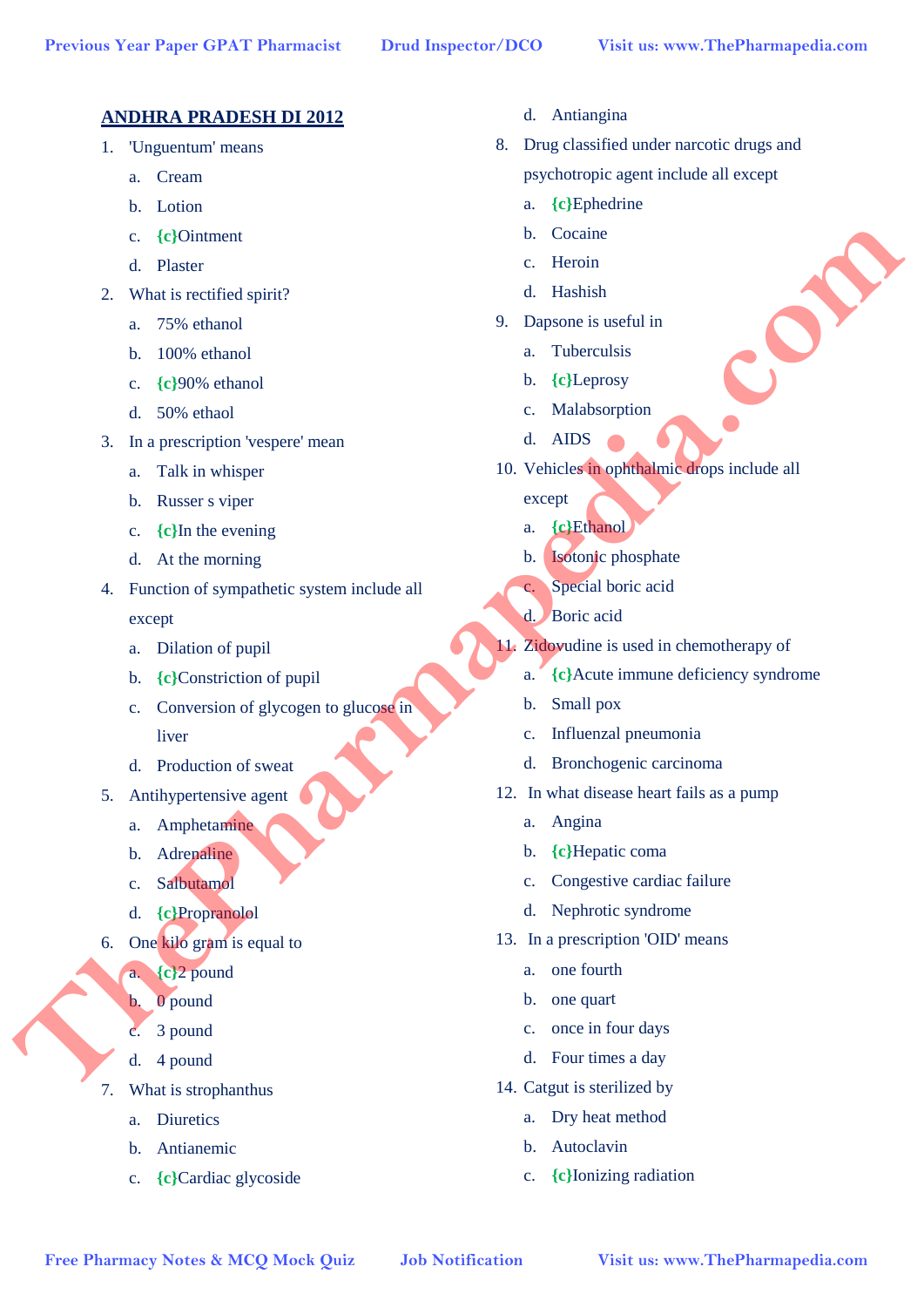- d. Chemical method
- 15. Example for Type I hyper sensitivity reaction
	- a. Complement mediated cell damage
	- b. **{c}**IgE mediated reaction
	- c. Serum sickness
	- d. Cell mediated immunity reaction
- 16. What is the normal cardiac output?
	- a. 1 liter/minute
	- b. 2 liter/minute
	- c. 4 liter/minute
	- d. **{c}**5 liter/minute
- 17. Enzyme responsible for conversion of
	- glucose to glucose  $6$ -PO<sub>4</sub>
	- a. Glycogen synthase
	- b. G-6-phosphate
	- c. **{c}**Glucokinase
	- d. Phosphorylase
- 18. Containers for eye drops should be having all
	- the properties except
	- a. **{c}**Child proof
	- b. preserving the stability of content
	- c. Not adversely affect content
	- d. Withstand sterilization
- 19. In a prescription what is 'bi tern in die' (b t I
	- d)
	- a. Best taken in day time
	- b. Taken at bed time
	- c. Take tablet with breakfast
	- d. **{c}**Two or three times a day
- 20. One of the following is not a
	- parasympathetic response
	- a. Contract intestinal smooth muscle
	- b. **{c}**Increase heart rate
	- c. Decrease heart rate
	- d. Stimulate gastric secretion
- 21. Anti-anginal agent
	- a. Hydrochlorothiazide
- b. Reserpine
- c. **{c}**Glyceryl trinitrate
- d. Sodium thiosulphate
- 22. Method of sterilization metal instrument
	- a. Adding antiseptic solution
	- b. **{c}**Steam under pressure
	- c. Hot air oven
	- d. Radioactive isotopes
- 23. Lysins are antibodies
	- a. Which neutralize toxins
	- b. cause germs to stick together
- c. **{c}**Kills organisms by causing them to burst open into fragments **Free Pharmac is cleared the control of the state of the state of the state of the blue state of the state of the state of the state of the state of the state of the state of the state of the state of the state of the sta** 
	- d. Combine with antigens on the outer surface of germs
	- 24. In a prescription 'STAT' mean
		- a. Straight
		- b. One half
		- c. **{c}**At one
		- d. Single tablet at a time
	- 25. Vasodilator anti-hypertensive
		- a. **{c}**Sodium nitro prusside
		- b. Propranolol
		- c. Verapamil
		- d. Digokin
	- 26. In a prescription H. S. Hora somne mean
		- a. Evening time
		- b. After dinner
		- c. **{c}**At bed time
		- d. Before and after lunch
	- 27. Complement is
		- a. **{c}**system of enzyme producing lysis of cells
		- b. Haptens which stimulate immune reaction
		- c. Globulin conferring immunity
		- d. Vaccine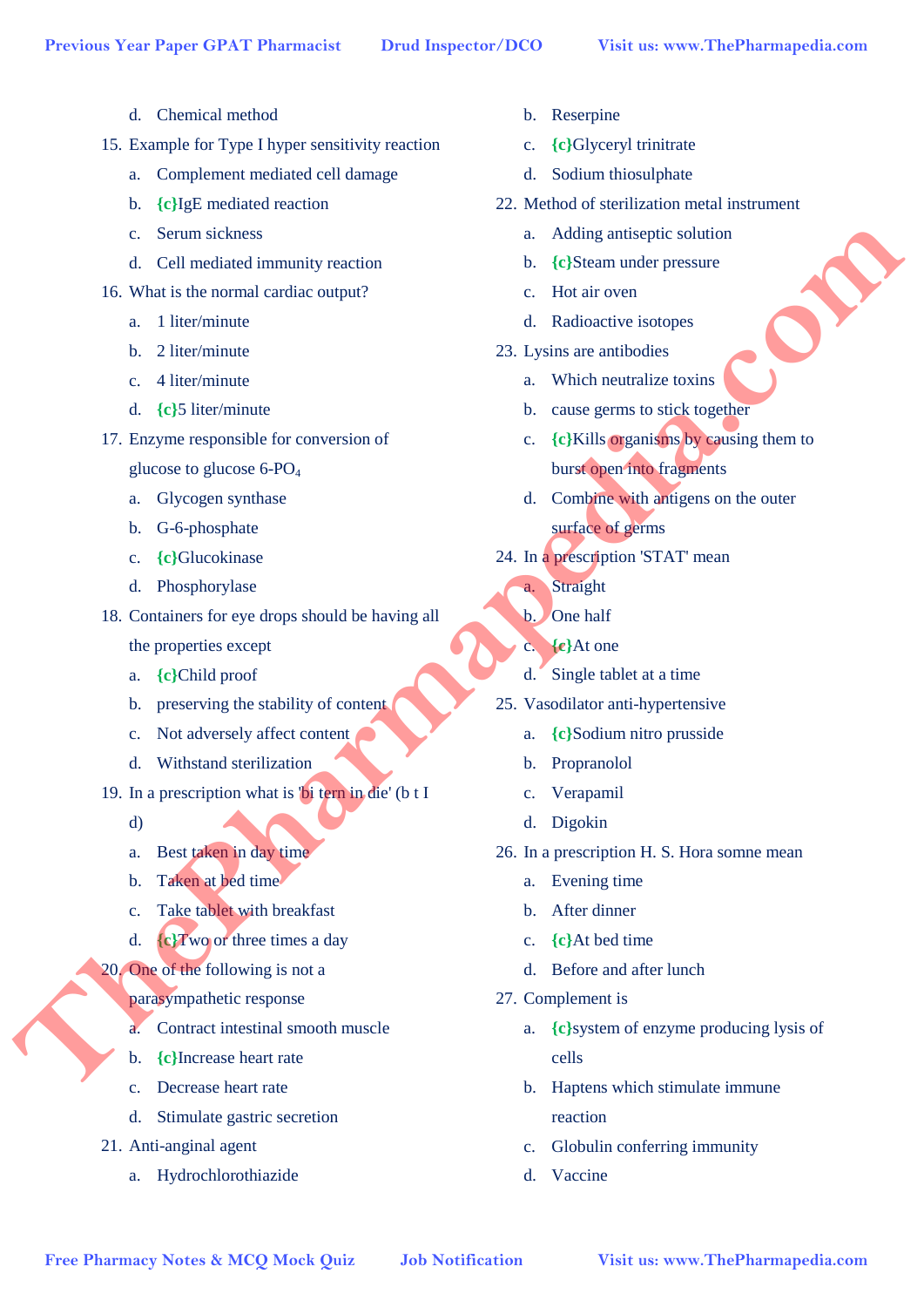- 28. Gastro intestinal hormones include all except
	- a. Gastrin
	- b. Chole cytokinin
	- c. Secretin
	- d. **{c}**Angiotensin
- 29. Blood pressure is regulated by all except
	- a. Vasomotore center
	- b. Aortic baro receptors
	- c. Juxtaglomerular cells
	- d. **{c}**Loop of Henle
- 30. Normal saline
	- a. 10% sodium chloride
	- b. 20% sodium chloride
	- c. **{c}**0.9% sodium chloride
	- d. 0.1% sodium chloride
- 31. Drug obtained from plant source
	- a. **{c}**Reserpine
	- b. Penicillin
	- c. Ethanol
	- d. Sulfamethoxazole
- 32. Ulcer healing agent useful in peptic ulcer

treatment

- a. **{c}**Omeprazole
- b. Aluminium hydroxide
- c. Ranitidine
- d. Sucralfate
- 33. Site of action for anti emetics
	- a. Basal ganglia
	- b. Spinal chord
	- c. **{c}**Chemoreceptor trigger zone
	- d. Cerebral hemispheres
- 34. In a prescription-D5W-means
	- a. Distilled water 5 ml water
	- b. Daily-5-times
	- c. 5 drops of water
	- d. **{c}**Dextrose 5% in water
- 35. Example for incompatibility due to chemical reaction
	- a. **{c}**Potassium iode+ Emetine
	- $b.$  NaCl + KCL
	- c. Atropine + Acetylcholine
	- d. Resinous tincture + water
- 36. In a prescription 'git' --indicates
	- a. Syrup
	- b. Tablet
	- c. **{c}**Drops
	- d. Creams
- 37. Why sodium thiosulfate is added to eye
	- drops?
	- a. As stabilizing agent
	- b. **{c}**As reducing agent
	- c. As buffering agent
	- d. As vehicle
- 38. What is liquor in prescription order
	- a. Ethyl alcohol
	- b. **{c}**Solution
	- c. Mixture
	- d. Syrup
- 39. What is-ter in die-in prescription?
	- a. Once in three days
	- b. Three tablets at a times
	- c. **{c}**Three time a day
	- d. Two or three times a days
- 40. Ophthalmic products include all except
	- a. Solution for instilling into the conjunctival sac
	- b. solution for lubricating contact lens
	- c. Solution for bathing the eye
	- d. **{c}**Night blindness preventing drugs
- 41. In a prescription-sexies die (sex.d.) means
	- a. **{c}**Six times a day
	- b. Given to males only
	- c. Given to females only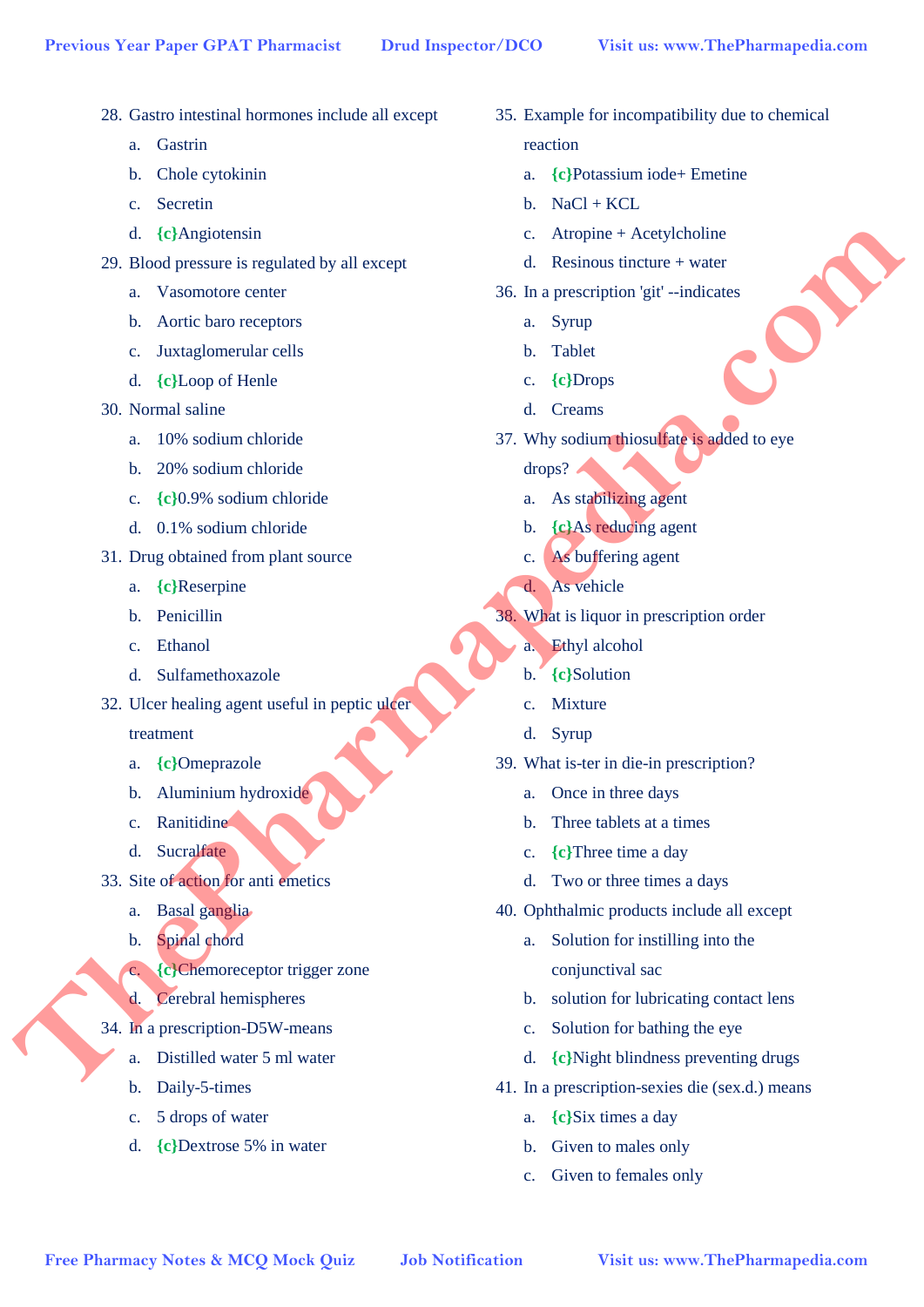- d. Can be given to males or females
- 42. British pharmacopoeia
	- a. **{c}**Is a book of standards
	- b. Gives list of drugs used in the country
	- c. Enumerates pharmaceutical companies
	- d. Is a therapeutic index
- 43. What is a sedative
	- a. Produces sleep
	- b. Produces hypnotic effect
	- c. Relives convulsion
	- d. **{c}**Produces calming effect
- 44. Zinc-oxide bandage is
	- a. Adhesive bandage
	- b. **{c}**Impregnated bandage
	- c. Elastic bandage
	- d. Non-elastic bandage
- 45. In a prescription order inscription denotes
	- a. **{c}**Guideline to the patient
	- b. Guideline to pharmacist
	- c. Address of patient
	- d. Address of prescriber
- 46. Example for physical incompatibility
	- a. Alkali +Acid
	- b. Alkaloid + Acid
	- c. Magnesium hydroxide + acid
	- d. **{c}**Castor oil + Water
- 47. 'qs' in a prescription means
	- a. Every hour
	- b. **{c}**Sufficient quantity
	- c. Every time
	- d. Every day
- 48. In a prescription what is the abbreviation for **Free Pharmacy Notes & McQ Mock Quiz**  $\alpha$  (Filter equals  $\alpha$  **C**) (Filtre equals  $\alpha$  **C**) We consider the consideration  $\alpha$  **C** (Filtre equals  $\alpha$  **C** (Filtre equals  $\alpha$  **C**) (Filtre equals  $\alpha$  **C**) (Figure et al.
	- every day
	- a. q I d
	- b. q o d
	- c. **{c}**q d
	- d. q.
- 49. What is the meaning of-ou-in a prescription
	- a. One unit
	- b. Once a day
	- c. Orally
	- d. **{c}**Both eyes
- 50. What is 'sos' in a prescription order?
	- a. **{c}**If needed
	- b. Subcutaneous
	- c. Without
	- d. At once
- 51. Sterilization the eye drops are done by
	- following method except
	- a. Heating in an autoclave
	- b. Filtration
	- c. **{c}**Adding an antiseptic
	- d. Maintaining at 98°C
- 52. Non disposable glass apparatus cn
	- besterilized by the following method except
	- a. **{c}**Boiling in water for 30 mts
	- b. Hot air oven
	- c. Infrared convertor oven
	- d. Forced convection gas oven
- 53. Anti-anxiety agent
	- a. Imipramine
	- b. chlorpromazine
	- c. Thiopentone
	- d. **{c}**Diazepam
- 54. What is ranitidine?
	- a. **{c}**H-2-Receptor antagonist
	- b. H-3-Receptor antagonist
	- c. H-1-Receptor blocker
	- d. H-4-Receptor antagonist
- 55. Opioid derivative used in cough syrup
	- a. Pentazocine
	- b. Diphenoxylate
	- c. **{c}**Noscapine
	- d. Buprenorphine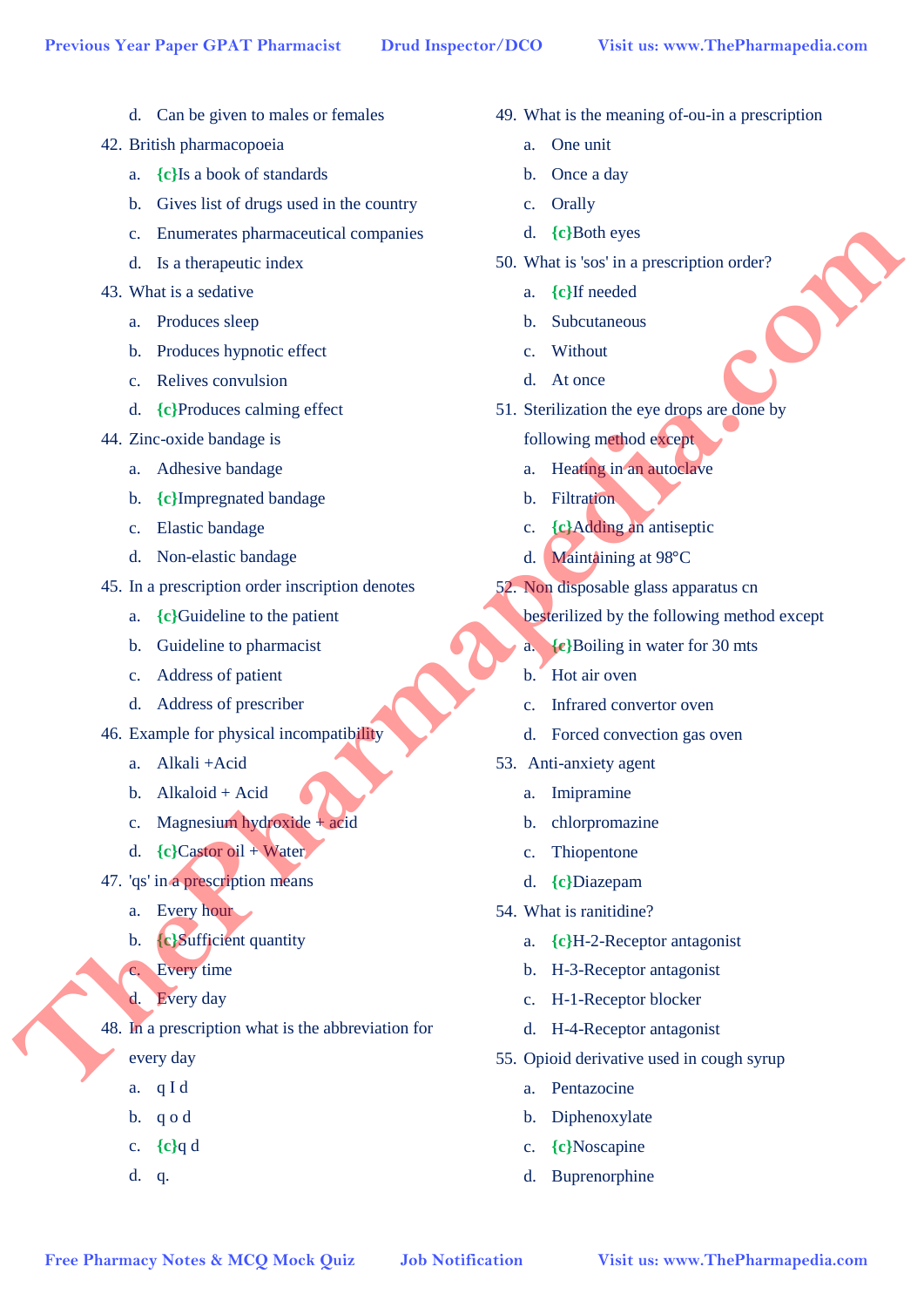- 56. How many drops constitute l ml?
	- a. 5
	- b. 10
	- c. 15
	- d. **{c}**20
- 57. Ounce by volume is equal to
	- a. **{c}**30 ml
	- b. 60ml
	- c. 90ml
	- d. 15ml
- 58. Preservative used in eye drops include all

except

- a. Benzalkonium
- b. **{c}**Orthotoluene
- c. Chlorocresol
- d. Thiomersal
- 59. Example for osmotic purgative
	- a. **{c}**Magnesium sulfate
	- b. Liquid paraffin
	- c. phenolphthalein
	- d. castor oil
- 60. Facilitated diffusion of glucose takes place in

all sites except

- a. skeletal muscle
- b. Adipose tissue
- c. Insulin dependent tissues
- d. **{c}**Renal tubules
- 61. Transmitter in sympathetic system
	- a. Acetylcholine
	- b. **{c}**Nor-adrenaline
	- c. Glutamine
	- d. G1ycine
- 62. Uses of isotonic saline does not include
	- a. I. V. injection
	- b. **{c}**Intra-cutaneous injection
	- c. Sub-cutaneous injection
	- d. Injection into varicose vein
- 63. Reflex arc function at the level of
	- a. Cerebellum
	- b. Cerebral hemispheres
	- c. Medulla
	- d. **{c}**Spinal cord
- 64. Increased frequency of defection and water
	- content in stools is called
	- a. Constipation
	- b. **{c}**Diarrhea
	- c. Steatorrhea
	- d. Melena
- 65. Hypothalamic function include all except
	- a. Regulation of posterior pituitary
	- b. Regulation of anterior pituitary
	- c. Control of reproduction
	- d. **{c}**Control of respiration
- 66. Pulmonary tuberculosis spreads by
	- a. Insect vector
	- b. Indirect contact
	- c. **{c}**Droplet infection
	- d. Direct contact
- 67. Which vessel is highly muscular?
	- a. Cappillary
	- b. vein
	- c. Lymphcapillary
	- d. **{c}**Artery
- 68. Antidiarrheal agents include all except
	- a. Kaolin
	- b. Pectin
	- c. Diphenoxylate
	- d. **{c}**Magnesium sulfate
- 69. What is myocardial infarction?
- a. **{c}**pain due to ischemic death of myocardium **F** (Ship and the second of the second of the second of the second of the second of the second of the second of the second of the second of the second of the second of the second of the second of the second of the second
	- b. Pain decreased heart rate
	- c. Pain to due increased blood pressure
	- d. Pain to due heart failure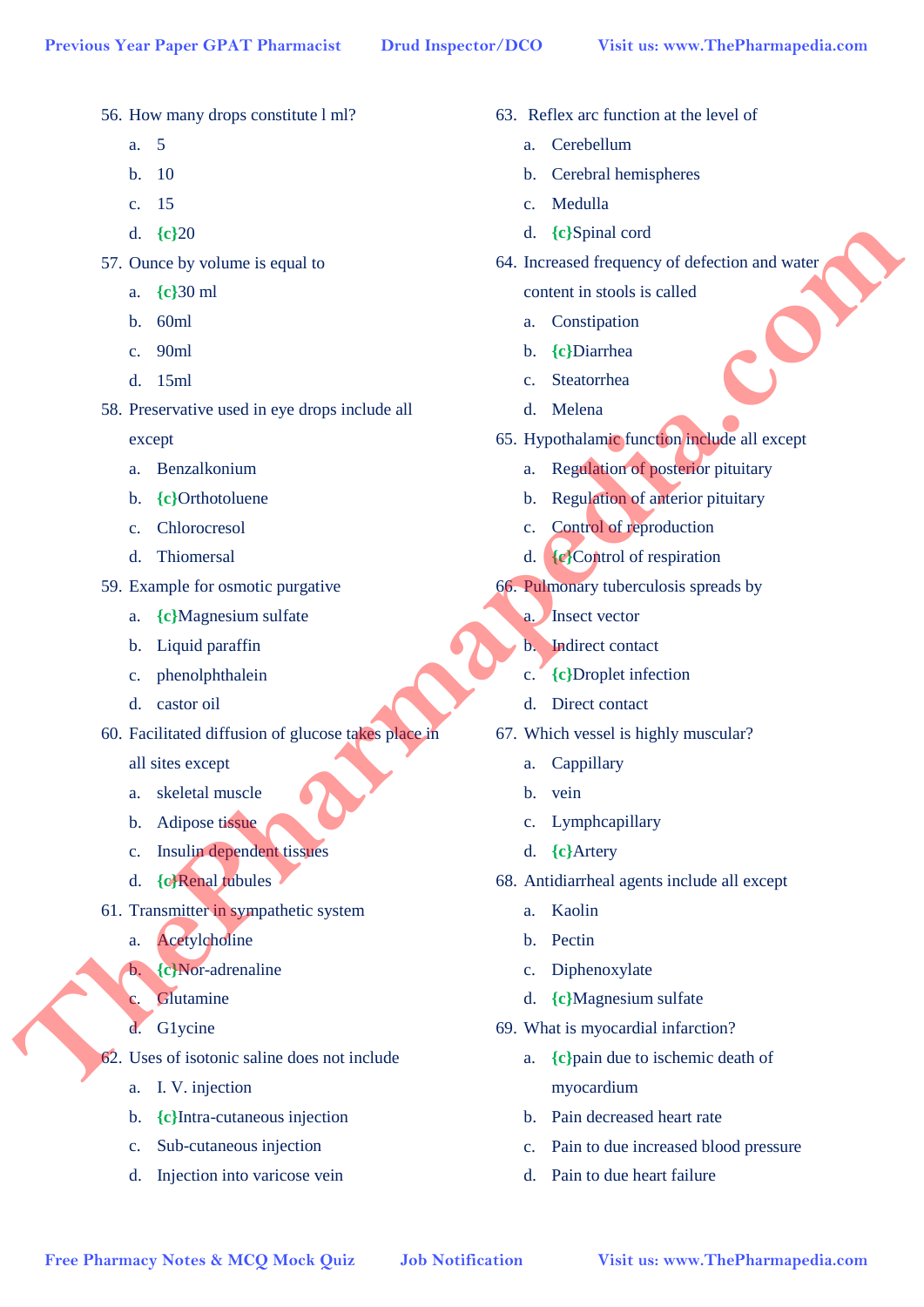- 70. Antibodies are
	- a. Immunongens
	- b. Haptnas
	- c. **{c}**Immuno globulins
	- d. Allergens
- 71. Rsespiratory center is present in
	- a. Cerbralm hemisphere
	- b. Hypothalamus
	- c. Pons
	- d. **{c}**Medulla
- 72. Under aerobic condition pyruvic acid is metabolized to  $CO<sub>2</sub>$  and  $H<sub>2</sub>O$  throught
	- a. Embden meyer's pathway
	- b. **{c}**Citric acid cycle
	- c. Lactic acid phatway
	- d. H.M.P.
- 73. Action of vegus on heart
	- a. Tachycardia
	- b. **{c}**Bradycardia
	- c. Increase force
	- d. Increased A-v conduction
- 74. Drug useful tape infection
	- a. Penicillin
	- b. **{c}**Niclosamide
	- c. Metronidazole
	- d. Tetrachloro ethylene
- 75. Bacteriostatic agent
	- a. Ceftriaxone
	- b. Gentamicin
	- c. Cotrimoxazole
	- d. **{c}**Chloramphenicol
- 76. In a prescription super scription include
	- a. Active ingredient
	- b. Prescriber particulars
	- c. Instruction to the patient
	- d. **{c}**Warning
- 77. Publication of british medical Association and pharmaceutic society for prescriber and pharmacist national health services
	- a. British pharmacopoeia
	- b. **{c}**British pharmacopoeia codex
	- c. British pharmacopoeia Formulary
	- d. British therapeutic index
- 78. NSAID
	- a. **{c}**Aspirin
	- b. Diazepam
	- c. Chloroquin
	- d. Morphine
- 79. Vaccine that can afford protection against tuberculosis and leprosy **Free Pharmacy Notes & McQ Mock Quiz**  $\alpha$  Labela beneficiently and  $\alpha$  Labela density of the properties and the principal and  $\alpha$  Chief and the Company of the Chief and the Chief and the Chief and the Chief and the Chi
	- a. Salk's vaccine
	- b. **{c}**B. C. G. vaccine
	- c. sabin's vaccine
	- d. Tuberculin
	- 80. What type of solution is normal saline
		- a. Hypertonic
		- b. **{c}**Isotonic
		- c. Paratonic
		- d. Hypotonic
	- 81. Oral vaccine
		- a. Hepatitis-A
		- b. Hepatitis-B
		- c. Salk's vaccine
		- d. **{c}**sabins vaccine
	- 82. Example for a narrow spectrum antibiotic
		- a. Dow cycline
		- b. Mino cycline
		- c. Methacycline
		- d. **{c}** Benzl penicillin
	- 83. What is co-trimoxazole?
		- $a$  Penicillin  $+$  sulfonamide
		- b. Sulfadoxine + pyrimethamine
		- c. **{c}**Sulfamethoxazole + Trimethoprine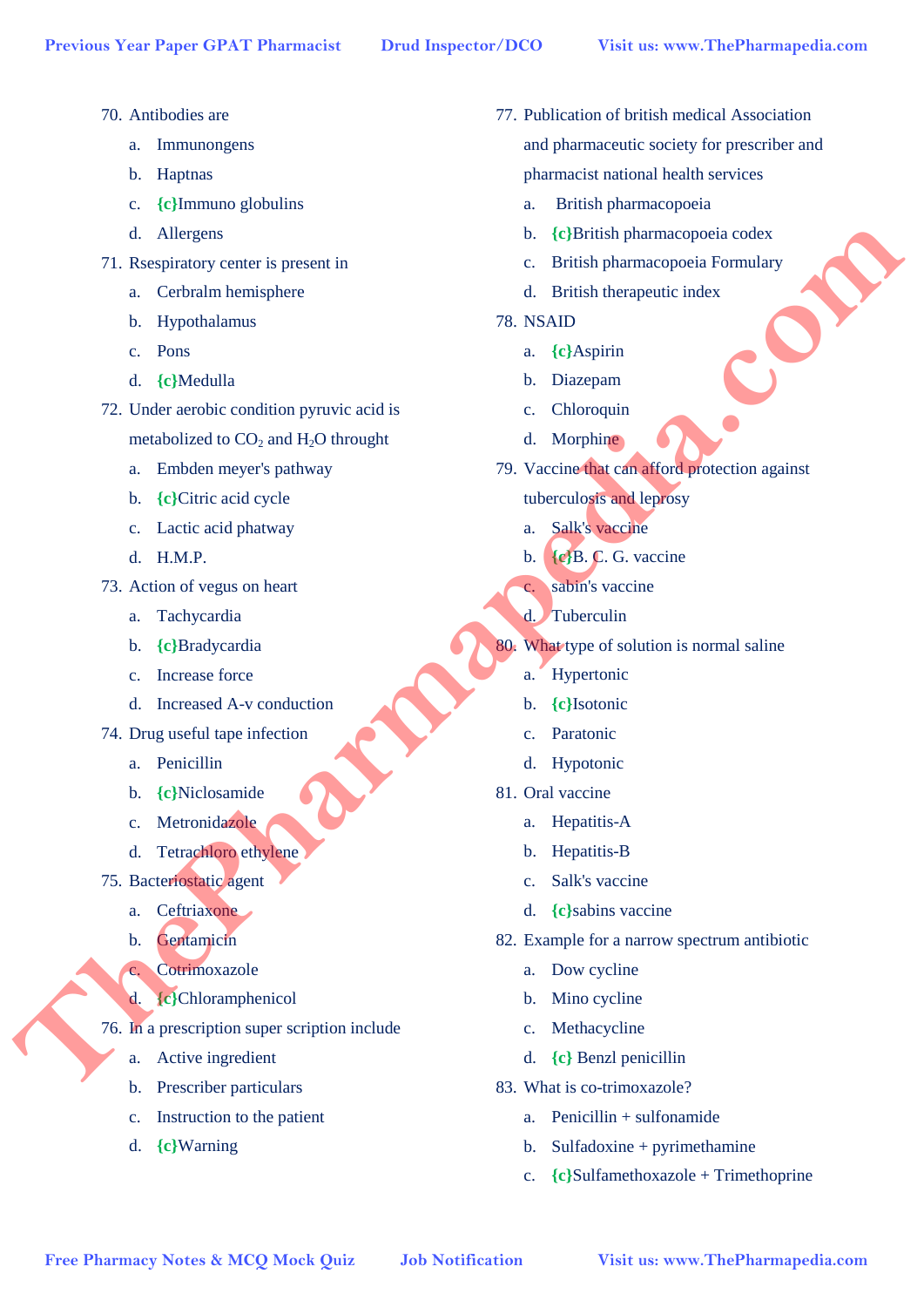- d. Triple sulfa
- 84. What is tabella in prescription?
	- a. Table spoon
	- b. **{c}**Tablet
	- c. Tablet salt
	- d. Transdermal patch
- 85. Oxyntic cells of gastric mucosa secrete
	- a. Pepsin
	- b. **{c}**HCL
	- c. Gastrin
	- d. Amylase
- 86. Enteric nervous system controls the
	- following functions of G.I.T.
	- a. Hunger
	- b. Nausea and Vomiting
	- c. **{c}**Secretion and motility
	- d. Appetite suppression
- 87. Example of passive immunity
	- a. **{c}**Antitetanic serum
	- b. Tetanus toxoid
	- c. Poli vaccine
	- d. Hepatic vaccine
- 88. Saline purgative
	- a. Isabgol
	- b. phenolphtheline
	- c. castor oil
	- d. **{c}**Magnesium sulfate
- 89. What is Liniment
	- a. **{c}**Liquid medicament applied with
		- friction on the affected area
	- b. Liquid medicament applied as a paint
	- c. Liquid medicament as enema
	- d. Liquid medicament given orally
- 90. Penicillinase resistant penicillin
	- a. Benzyl penicillin
	- b. **{c}**Cloxacillin
	- c. Amoxycillin
- d. Ampicillin
- 91. Gloves are sterilized by
	- a. **{c}**Ehtylene oxide
	- b. Hot air oven method
	- c. Dry heat
	- d. Radiant heat
- 92. Analgesic from opium poppy
	- a. Diazepam
	- b. **{c}**Morphine
	- c. Aspirin
	- d. Diclofenac
- 93. What are the sources of contamination
	- include all except all
	- a. The breath
	- b. The heart
	- c. Atmosphere
	- d. **{c}**Fumig
- 94. Anti-emetic
	- a. **{c}**Metoclopramide
	- b. Ethionamide
	- c. Ranitidine
	- d. Apomorphine
- 95. Drugs useful in Hepaticx ameobiasis
	- a. Chloroquine
	- b. Tetracycline
	- c. Mebendazole
	- d. Pyrantel
- 96. Effect of injecting hypotonic saline intravenously **Free Pharmac is a complete the secondary of the Control of the Control of the Control of the Control of the Control of the Control of the Control of the Control of the Control of the Control of the Control of the Control** 
	- a. Damage to venous walls
	- b. Raise in the blood pressure
	- c. **{c}**Hemolysis
	- d. Diuresis
	- 97. 'R' in prescription means
		- a. Repeat
		- b. Rectify
		- c. **{c}**Take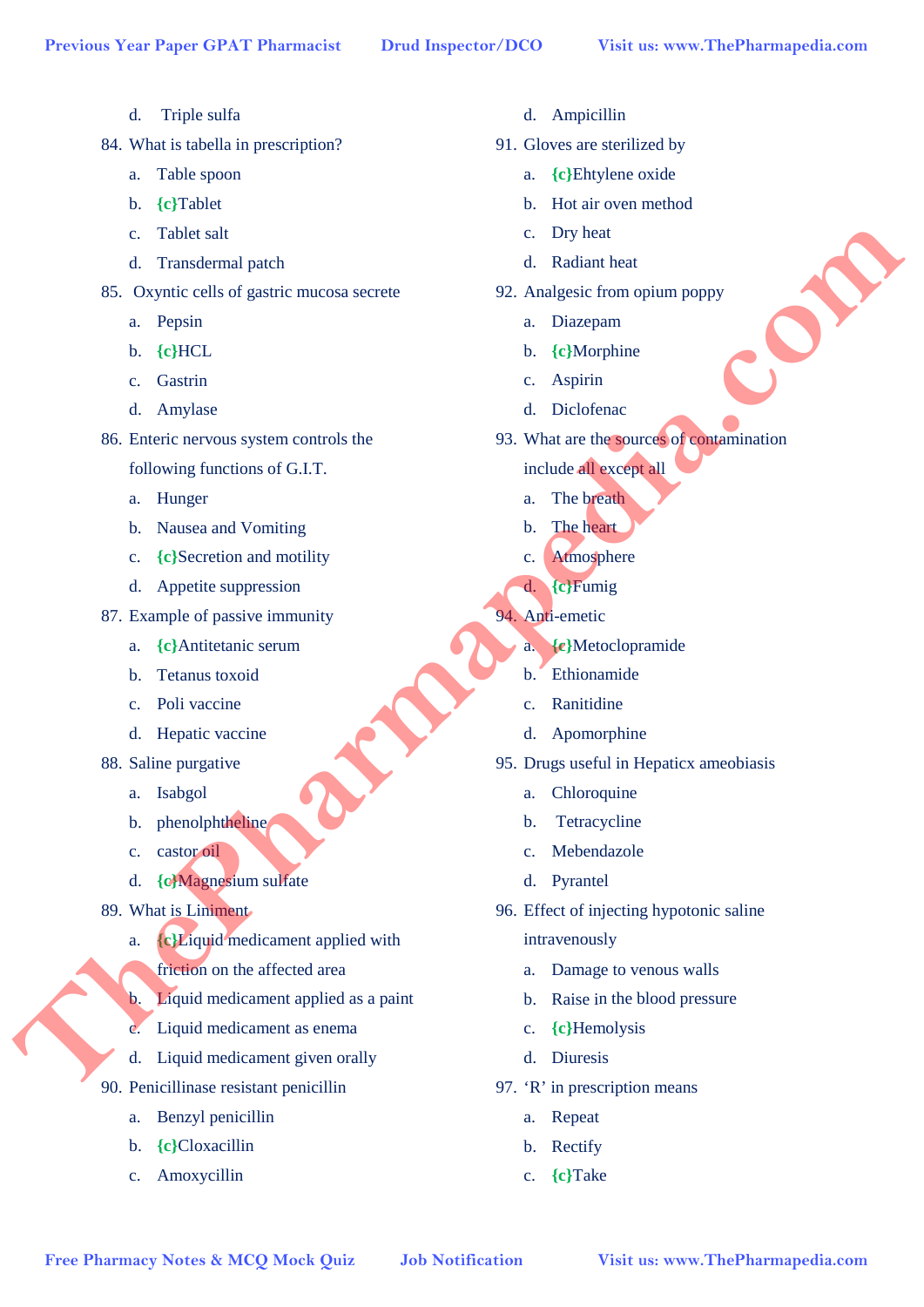- d. Supply
- 98. Prevention of illicit traffic in narcotic and psychotropic drug act was enacted in
	- a. 1986
	- b. 1987
	- c. **{c}**1988
	- d. 1989
- 99. Ciprofloxacin is drug of choice in
	- a. Tonisilitis
	- b. **{c}**urinary tract infection
	- c. Fungal infection
	- d. Scabies
- 100. 'AC' means is prescription
	- a. Before rising
	- b. **{c}**Before food
	- c. shake well
	- d. Water
- 101. Preservative useful in eye drops
	- a. Mercuric chloride
	- b. Chlorine water
	- c. Bromine water
	- d. **{c}**Phenyl mercuric nitrate
- 102. Drug used in petitmal epilepsy
	- a. Phenytoin sodium
	- b. **{c}**Ethosuximide
	- c. Carbamezapine
	- d. Phenobarbitone
- 103. Narcotic drug and psychotropic drugs
	- act, 1985, came into effect on
	- a. 1.1.1985
	- b. **{c}**14.11.1985
		- 26.1.1996
	- d. 14.11.1986
- 104. U. S. P. stands for
	- a. **{c}**United state pharmacopoeia
	- b. United nation nation pharmacopoeia
	- c. Unsaturated Solution and powder
- d. United National Formulary
- 105. F1uoro quinolones include all except
	- a. Ofloxacin
	- b. Sparfloxacin
	- c. Pefloxacin
	- d. **{c}**Cloxacilli
- 106. What is 'SS' in prescription?
	- a. solution saturated
	- b. syrupy solution
	- c. **{c}**one hale
	- d. when needed
- 107. Calcium channel blocker useful in angina
	- a. Atewolol
	- b. Aspirin
	- c. **{c}**Nifedipine
	- d. Nitroglycerine
- 108. Proton pump inhibitor
	- a. Sucralfate
	- b. Milk of Magnesium
	- c. Ranitidine
	- d. **{c}**Omeprazole
- 109. Broad spectrum antibiotic
	- a. Ampicillin
	- b. Cefazolin
	- c. **{c}**Doxycycline
	- d. Clrithromycin
- 110. In a prescription 'signature' means
	- a. **{c}**Doctor's initials
	- b. patient's initials
	- c. Instruction to the patient
	- d. pharmacist's initials
- 111. What is the meaning of 'pru' in a prescription? **Free Pharmacy Notes & MCQ Mock Quiz <br>
Free Pharmacy Notes & MCQ Mock Quiz <br>
<b>Free Pharmacy Notes & MCQ** Work Quiz<br> **Free Pharmacy Notes & MCQ** Work Quiz<br> **Free Pharmacy Pharmacy Content Content Content Content Content Con** 
	- a. **{c}**Per rectum normally
	- b. When needed
	- c. per orally normally
	- d. post lunch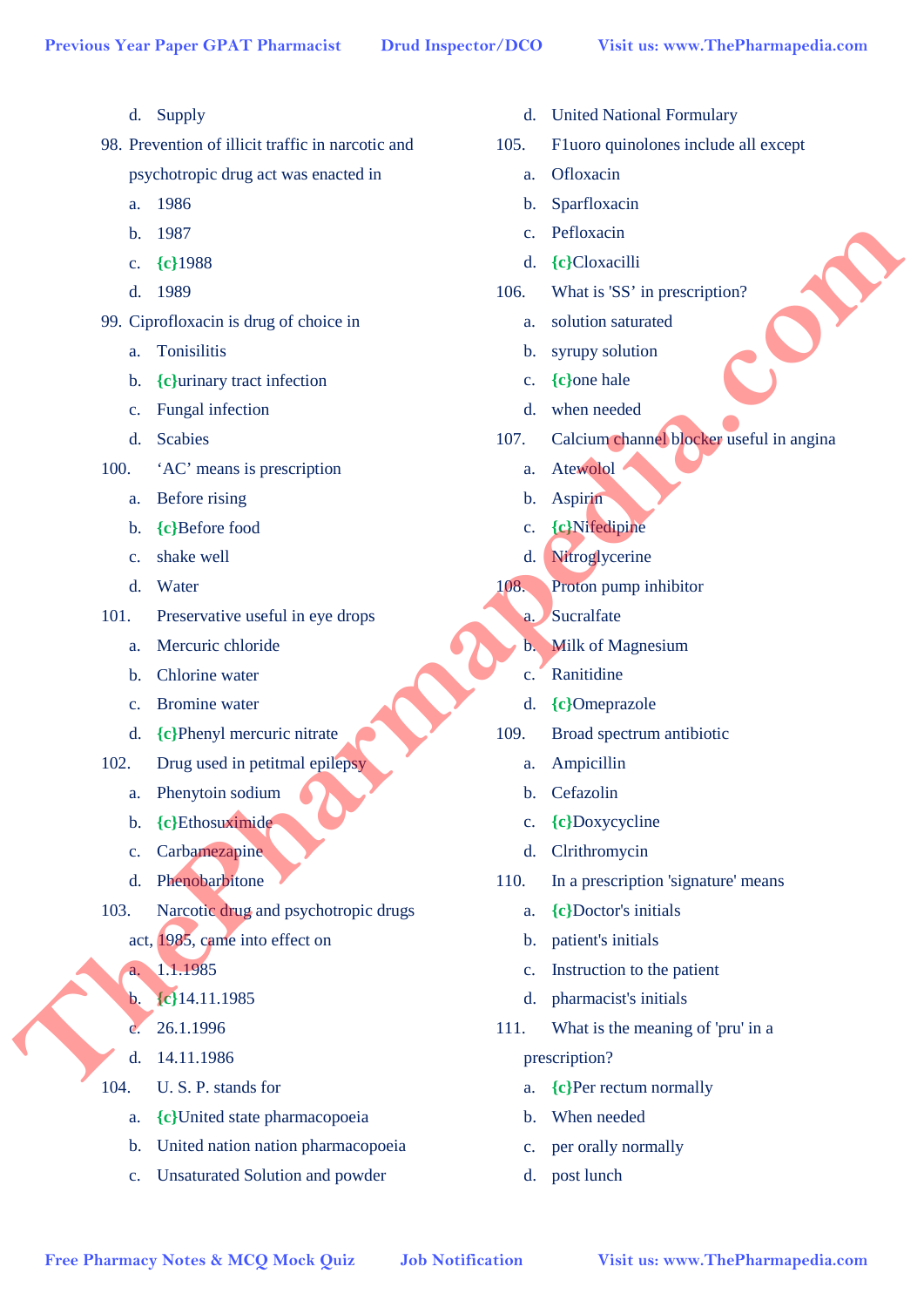- 112. Semi-synthetic drug
	- a. **{c}**Penicillin-G
	- b. Ampicillin-N
	- c. Rifamycin-B
	- d. Streptomycin
- 113. Cardiac glycoside
	- a. Enalapril
	- b. Hydralazine
	- c. **{c}**Digoxin
	- d. Hydrochlorothiazide
- 114. Antineoplastic drug
	- a. **{c}**Methotrexate
	- b. Piperazine citrate
	- c. Amantadine
	- d. Co-trimoxazole
- 115. Therapeutic use of hypertonic solution Free Pharmacy Notes & MCQ Mock Quiz **Drawing Control in the Control in the Control in the McCOMON CONSULT CONSULT CONSULT CONSULT CONSULT CONSULT CONSULT CONSULT CONSULT CONSULT CONSULT CONSULT CONSULT CONSULT CONSULT CONS**

## injection

- a. Hypovolemic shock
- b. For lysing the R8C
- c. **{c}**To cause damage to vein an occlusion
- d. For dissolving powers for injection
- 116. Digitalis is useful in
	- a. Hypertension
	- b. Angina
	- c. Hypotension
	- d. **{c}**congestive heart failure
- 117. One teaspoonful is equal to
	- a. 30ml
	- b. 16ml
	- c. 10 ml
	- d. **{c}**5 ml
- 118. In a prescription 'signa' means?
	- a. **{c}**signature
	- b. Signs and symptoms
	- c. single items
	- d. Label
- 119. Retroviral infection
- a. Small pox
- b. Influenza
- c. **{c}**HIV
- d. Cytomegalovirus
- 120. Drug useful in peptic ulcer all except
	- a. Aluminium hydroxide gel
	- b. Magnesium sulphate
	- c. **{c}**Magnesium trisilicate
	- d. Magnesium hydroxide
- 121. In prescription gid means
	- a. Four time a day
	- b. Quantity sufficient
	- c. One fourth once
	- d. Every other day
- 122. In a prescription 'post cibum' means
	- a. Before food
	- b. **{c}**After food
	- c. As directed
	- d. Occassionally
- 123. Material tasted for microbial
	- contamination include all except
	- a. Catgut
	- b. Human blood and blood product
	- c. **{c}**Phenol
	- d. Eye drops
- 124. 1 gram is equal to how many grain
	- a. 60
	- b. **{c}**15
	- c. 30
	- d. 10
- 125. Pharmaceutical may be contaminated by
	- all except
	- a. Dust
	- b. Free organisms
	- c. **{c}**Poisonous gases
	- d. Droplets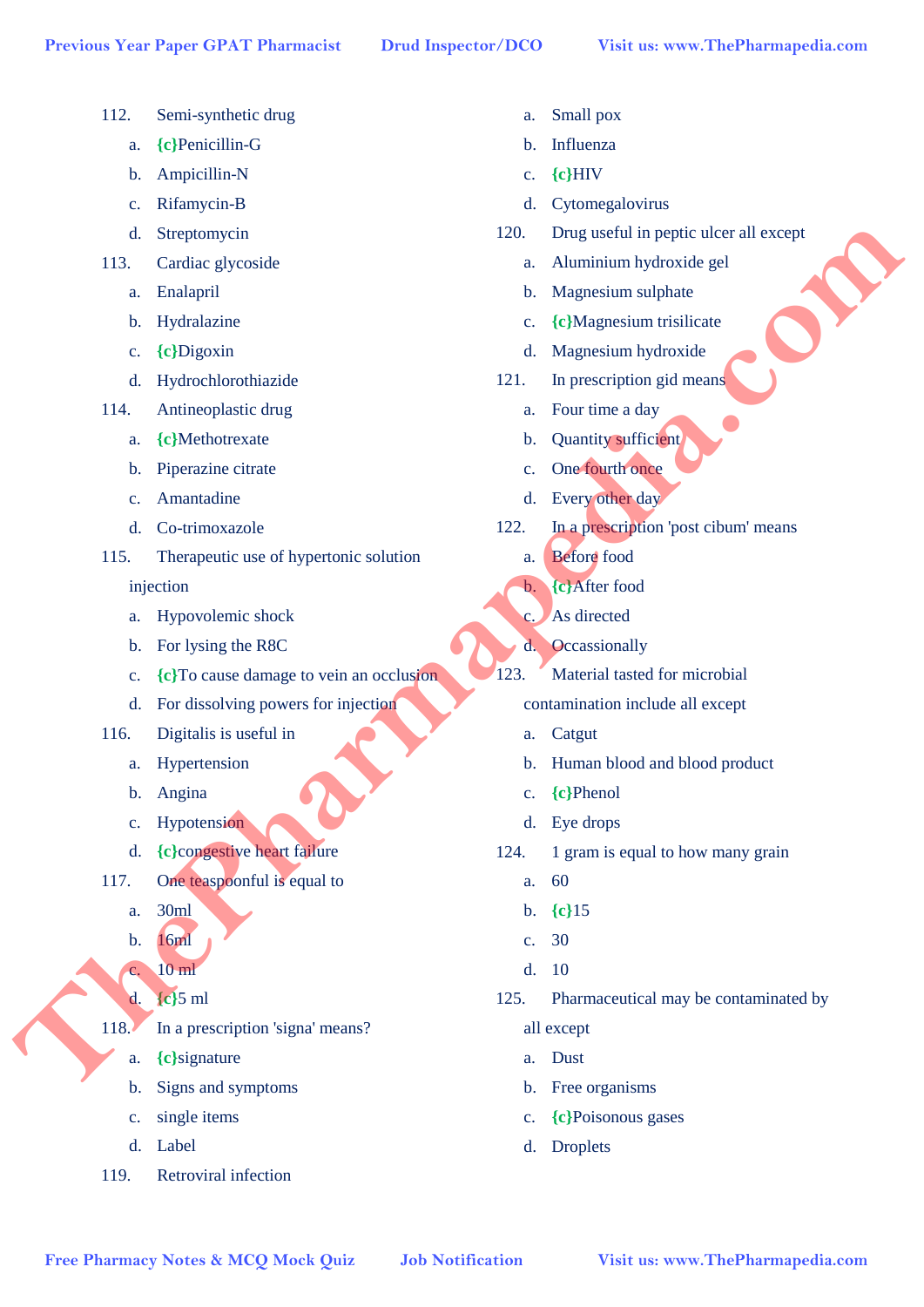126. International pharmacopoeia is published

- by a. UNCTAD b. **{c}**WHO c. UNESCO d. UNICET 127. Tablespoon is equal to a. 5m1 b. 10ml c. **{c}**15ml d. 30ml 128. One quart is equal to a. 250ml b. 500ml c. 750ml d. **{c}**1000ml 129. As per narcotic drug act 'controlled substances' means a. Drug banned by state b. **{c}**Drug notified in the central government gazette c. Drug dispensed by registered medical practioner order d. Drug included in controlled price list 130. What is blood brain barrier a. **{c}**capillaries of the brain b. Fourth ventricles c. Third ventricles d. First ventricles 131. Broad spectrum anthelmentic a. piperazine citrate b. **{c}**Albendazole c. Niclosamide d. Tetrachloro ethylene 132. 'Bid' in prescription means a. **{c}**Twice a day b. Thrice a day drops? **Free Pharmacy Notice Altons and the Control of the Control of the Control of the Control of the Control of the Control of the Control of the Control of the Control of the Control of the Control of the Control of the Cont**
- c. Two spoons
- d. Two tablets
	- 133. Drug obtained by recombinant DNA

technology

- a. Tetanus toxoid
- b. penicillin
- c. **{c}**Human insulin
- d. zidovudine
- 134. Why thickeninig agent are used in eye
	- a. Promote tears
	- b. Wash and clean eyes
	- c. **{c}**Prolong contact with eye
	- d. lubricating the contact lens
- 135. Macrolide antibiotic
	- a. **{c}**C1arithromycin
	- b. Streptomycin
	- c. Ciprofloxacin
	- d. Chloromphenicol
- 136. Centrally acting muscle relaxant
	- a. Halothane
	- b. 2-tubocurarine
	- c. **{c}**Mephenesin
	- d. Succinyl choline
- 137. Young formula for calculating child dose
	- a. Age In years  $+20 \times$  Adult dose
	- b.  ${c}$ Age(year) + Age +12 × Adult dose
	- c. Age in year  $+\frac{1}{2} \times$  Adult dose
	- d. Age in year + Age +  $12 \times \frac{1}{2} \times$  Adult dose
- 138. Drug obtained from animal source
	- a. Dicoumarol
	- b. **{c}**Heparin
	- c. Insulin-human
	- d. Cocaine
- 139. Bactericidal agent
	- a. Sulfadoxin